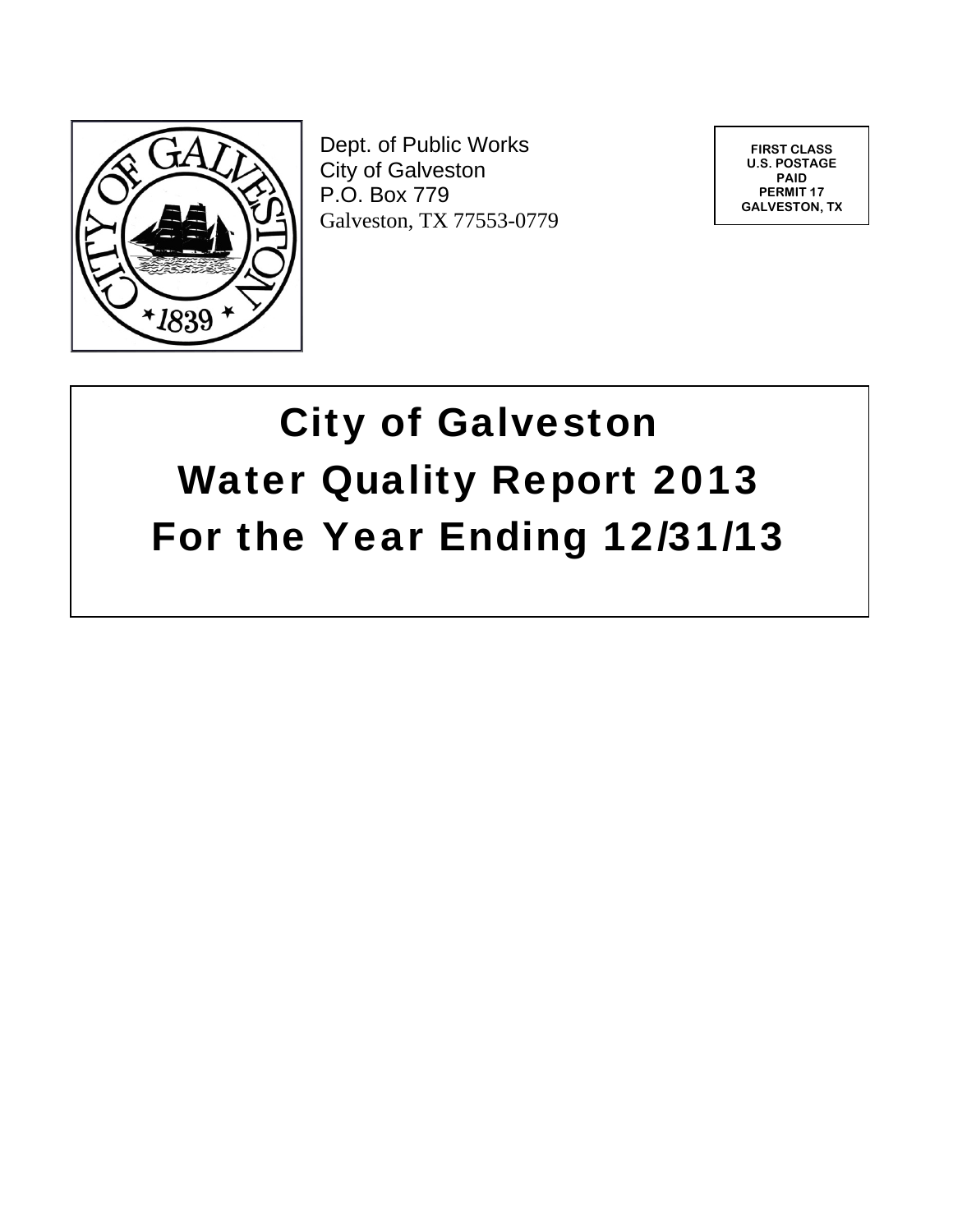# City of Galveston 2013 Drinking Water Quality Report

**City of Galveston Municipal Utilities Department Customer Service (409) 797-3550 Main Office (409) 797-3630** 

# **Special Notice**

You may be more vulnerable than the general population to certain microbial contaminants, such as Cryptosporidium, in drinking water. Infants, some elderly or immunocompromised persons such as those undergoing chemotherapy for cancer; those who have undergone organ transplants; those who are undergoing treatment with steroids; and people with HIV / AIDS or other immune system disorders can be particularly at risk from infections. You should seek advice about drinking water from your physician or health care providers. Additional guidelines on appropriate means to lessen the risk of infection by Cryptosporidium are available from the Safe Drinking Water Hotline  $(800 - 426 - 4791)$ .

# **Public Participation Opportunities**

There are many opportunities available to learn more about the City of Galveston's Municipal Utilities Department and water quality. For inquiries, questions or concerns about water quality, public participation, policy decisions or to request a speaker for your group, call (409) 797-3630.

The Municipal Utilities Department is part of the city government. All legislative, policy, and budgetary decisions for the department are made by the City Council. City Council meets on the second and fourth Thursday of every month at 4:00 p.m. at 823 Rosenberg.

Internet access to the City of Galveston is: http://www.cityofgalveston.org

# **OUR DRINKING WATER IS REGULATED**

This Report is a summary of the quality of the water we provide our customers. The analysis was made by using the data from the most recent U.S. Environmental Protection Agency (EPA) required tests and is presented in the attached pages. We hope this information helps you become more knowledgeable about what's in your drinking water.

# **Source of Drinking Water**

The sources of drinking water (both tap water and bottled water) include rivers, lakes, streams, ponds, reservoirs, springs, and wells. As water travels over the surface of the land or through the ground, it dissolves naturally-occurring minerals, and in some cases, radioactive material, and can pick up substances resulting from the presence of animals or from human activity.

Contaminants that may be present in source water before treatment include:

Microbial contaminants, such as viruses and bacteria, which may come from sewage treatment plants, septic systems, agricultural livestock operations, and wildlife.

Inorganic contaminants, salts and metals, which can be naturally-occurring or result from urban storm water runoff, industrial or domestic wastewater discharges, oil and gas production, mining, or farming.

Pesticides and herbicides, which may come from a variety of sources such as agriculture, urban storm water runoff, and residential uses.

Organic chemical contaminants, including synthetic and volatile organic chemicals, which are by-products of industrial processes and petroleum production, and can also, come from gas station, urban storm water runoff, and septic systems.

Radioactive contaminants, which can be naturally-occurring or be the result of oil and gas production and mining activities.

# **En Espanol**

Este reporte incluye informacion importante sobre el aqua para tomar. Si tiene preguntas o discusiones sobres este reporte en espanol, favor de llamar al tel. (409) 797-3630 par hablar con una persona bilingue en Espanol.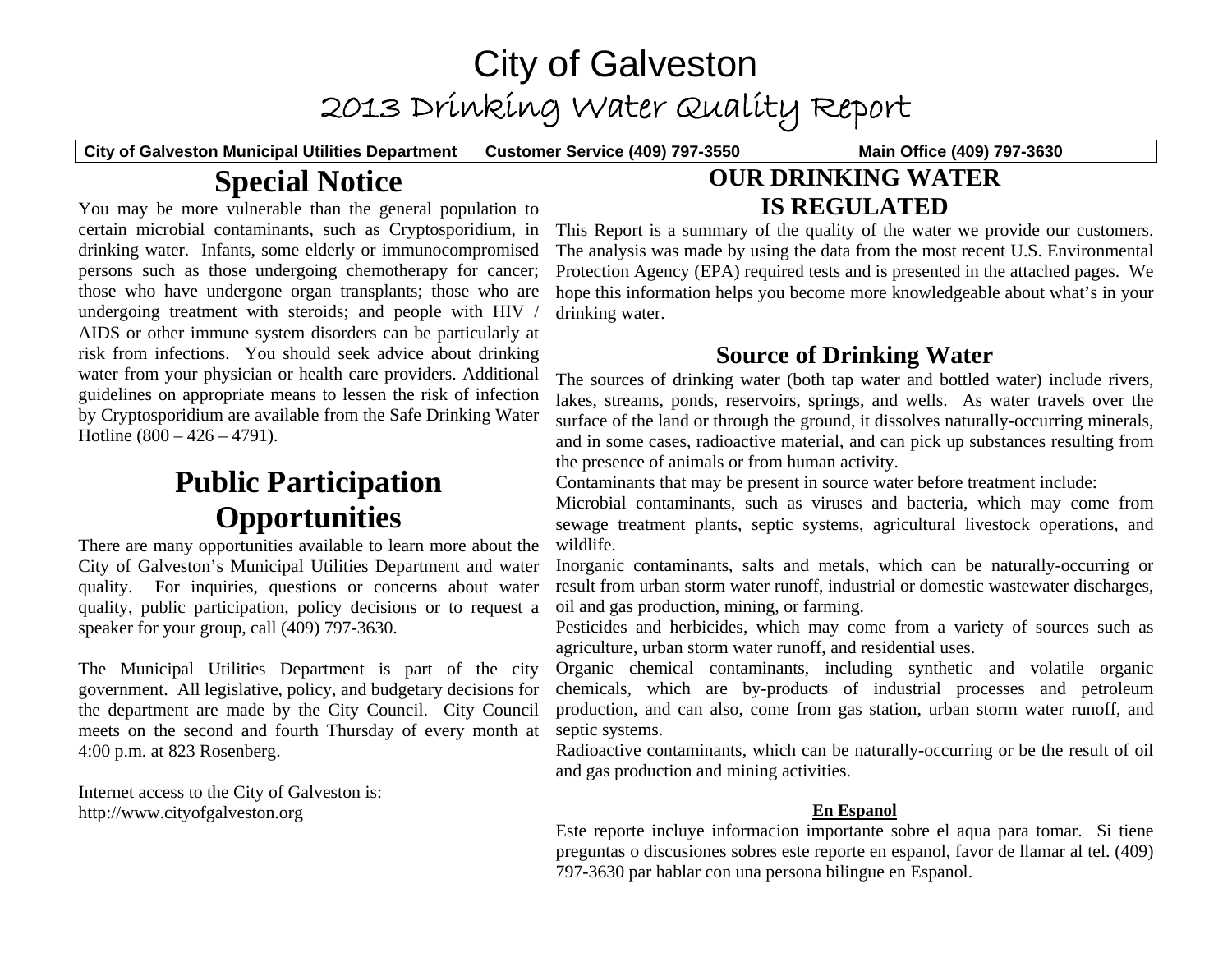# **Where do we get our Water?**

In September of 2001, the City of Galveston started to receive its water supply from the Gulf Coast Water Authority's Thomas A. Mackey Water Treatment Plant in Texas City. The Gulf Coast Water Authority (GCWA) owns 212 million gallons per day in water rights from the Brazos River and provides water for agriculture, industry and municipal use. All water travels through 150 miles of canals stretching from the Brazos River, across Fort Bend, Brazoria and Galveston Counties to the GCWA's raw water reservoir located near Highway 146 in Texas City.

A Source Water Susceptibility Assessment for you drinking water sources is currently being updated by the Texas Commission on Environmental Quality. This information describes the susceptibility and types of constituents that may come into contact with you drinking water source based on human activities and natural conditions. The information contained in the assessment allows us to focus our source water protection strategies. Some of this source water assessment information will be available later this year on Texas Drinking Water Watch at http://dww.tceq.state.tx.us/DWW/. For more information on source water assessments and protection efforts at our system, please contact us.

# **ALL drinking water may contain contaminants.**

When drinking water meets federal standards there may not be any health based benefits to purchasing bottled water or point of use devises.

Drinking water, including bottled water, may reasonably be expected to contain at least small amounts of some contaminants. The presence of these contaminants does not necessarily indicate that water poses a health risk. More information about contaminants and potential health effects may be obtained by calling EPA's Safe Drinking Water Hotline (1-800-426-4791).

# **Secondary Constituents**

Many constituents (such as calcium, sodium, or iron) which are often found in drinking water, can cause taste, color, and odor problems. The taste and odor constituents are called secondary constituents and are regulated by the State of Texas, not the EPA. These constituents are not causes for health concern. Therefore, secondaries are not required to be reported in this document but they may greatly affect the appearance and taste of your water.

United States Environmental Protection Agency http://www.epa.gov/safewater

Texas Department of Health http://www.tdh.texas.gov

# **Required Additional Health Information for Lead**

If present, elevated levels of lead can cause serious health problems, especially for pregnant women and young children. Lead in drinking water is primarily from materials and components associated with service lines and home plumbing. This water supply is responsible for providing high quality drinking water but cannot control the variety of materials used in plumbing components. When your water has been sitting for several hours, you can minimize the potential for lead exposure by flushing you tap for 30 seconds to 2 minutes before using water for drinking or cooking. If you are concerned about lead in your water you may wish to have your water tested. Information on lead in drinking water, testing methods, and steps you can take to minimize exposure is available from the Safe Drinking Water Hotline or at http://www.epa.gov/safewater/lead.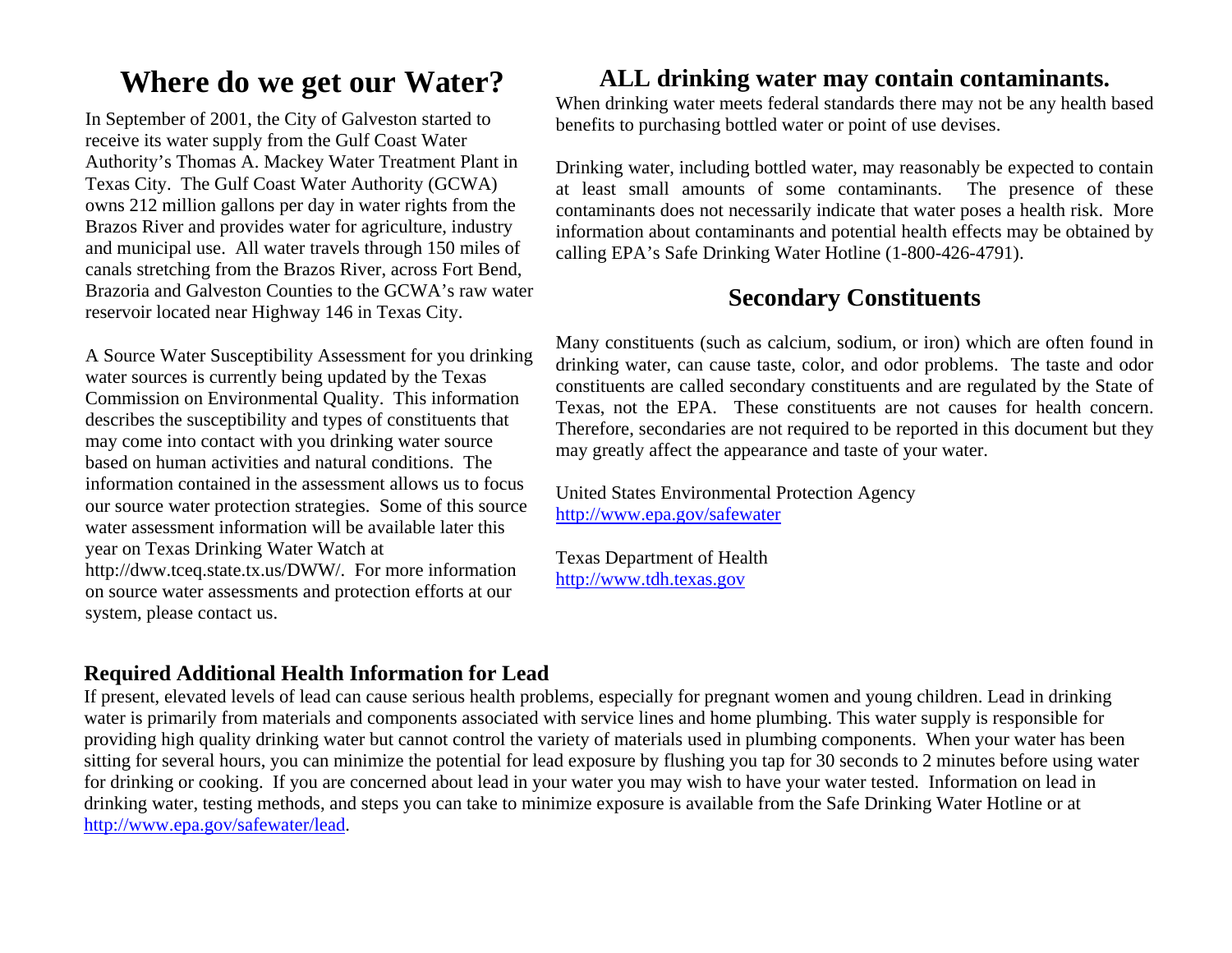# **About The following Pages**

The pages that follow list all of the federally regulated or monitored contaminants which have been found in your drinking water. The U.S. EPA requires water systems to test for up to 97 contaminants.

#### **Abbreviations/Definitions:**

**Maximum Contaminant Level Goal - MCLG -** The level of a contaminant in drinking water below which there is no known or expected risk to health. MCLGs allow for a margin of safety. **Maximum Contaminant Level – MCL -** The highest permissible level of a contaminant that is allowed in drinking water. MCLs are set as close to the MCLGs as feasible using the best available treatment technology.

**Treatment Technique –** A required process intended to reduce the level of a contaminant in drinking water.

Action Level - The concentration of a contaminant which, if exceeded, triggers treatment or other requirements that a water system must follow.

**Turbidity -** A measure of the cloudiness of water. We monitor it because it is a good indicator of the effectiveness of our filtration system.

**NTU – Nepholometric Turbidity Units -** This is the unit used to measure water turbidity.

**MFL - Million fibers per liter -** A measure of asbestos.

**pCi/L** - **Picocuries per liter -** A measurement of radioactivity in water.

**ppm - Parts per million** - One part per million, or milligrams per liter (mg/l).

**ppb - Parts per billion** - One part per billion, or micrograms per liter.

**ppt - Parts per trillion** - One part per trillion, or nanograms per liter.

**ppq - Parts per quadrillion** - One part per quadrillion, or picograms per liter.

#### **Inorganic Contaminants**

| Year (Range) | Contaminant            | Average<br>∟evel | Minimum<br>Level | Maximum<br>Level | <b>MCL</b> | MCLG | Unit of<br>Measure | Source of Contaminant                                                                                                         |
|--------------|------------------------|------------------|------------------|------------------|------------|------|--------------------|-------------------------------------------------------------------------------------------------------------------------------|
| 2013         | Barium                 | 0.097            | 0.088            | 0.103            |            |      | ppm                | Discharge of drilling wastes; discharge from metal refineries; erosion of<br>natural deposits.                                |
| 2013         | Fluoride               | 0.58             | 0.58             | 0.58             |            |      | ppm                | Erosion of natural deposits; water additive which promotes strong teeth;<br>discharge from fertilizer and aluminum factories. |
| 2013         | <b>Nitrate</b>         | 0.83             | 0.01             | 1.48             | 10         | 10   | ppm                | Runoff from fertilizer use; leaching from septic tanks, sewage; erosion of<br>natural deposits.                               |
| 2013         | Gross beta<br>emitters | $<$ 4.0          | $<$ 4.0          | < 4.0            | 50         |      | pCi/L              | Decay of natural and man-made deposits.                                                                                       |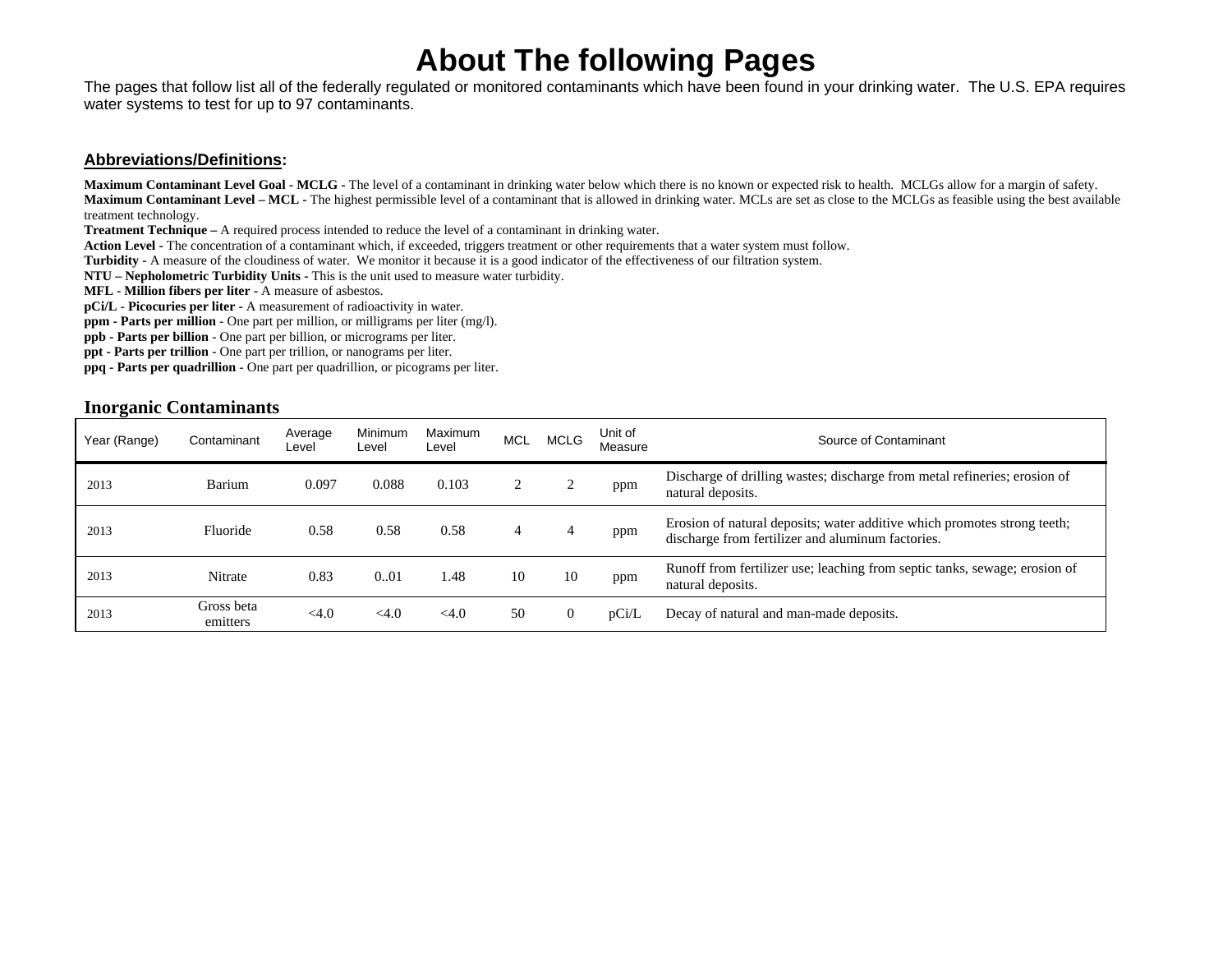# **Organic Contaminants**

| Year | Contaminant | Highest<br>Average | Minimum<br>Level | Maximum<br>Level | <b>MCL</b> | <b>MCLG</b> | Unit of<br>Measure | Source of Contaminant                    |
|------|-------------|--------------------|------------------|------------------|------------|-------------|--------------------|------------------------------------------|
| 2013 | Simazine    | < 0.07             | < 07             | ${<}07$          |            |             | ppb                | Herbicide runoff.                        |
| 2011 | Atrazine    | 0.41               | 0.41             | 0.41             |            |             | ppb                | Runoff from herbicide used on row crops. |

# **Disinfection Byproducts**

| Year<br>(Range) | Contaminant                      | Average<br>Level | Minimum<br>Level | Maximum<br>Level | MCL | Unit of<br>Measure | Source of Contaminant                     |
|-----------------|----------------------------------|------------------|------------------|------------------|-----|--------------------|-------------------------------------------|
| 2013            | <b>Total Haloacetic</b><br>Acids | 14.3             | 9.5              | 21.5             | 60  | ppb                | Byproduct of drinking water disinfection. |
| 2013            | Total<br>Trihalomethanes         | 51.8             | 38.4             | 69.7             | 80  | ppb                | Byproduct of drinking water disinfection. |

# **Required Additional Health Information about Trihalomethanes (TTHM)**

Some people who drink water containing trihalomethanes in excess of the MCL over many years may experience problems with their liver, kidneys, or central nervous systems, and may have an increased risk of getting cancer. Unregulated Contaminants

| Bromoform, chloroform, bromodichloromethane, and dibromochloromethane are disinfection byproducts. There is no maximum contaminat level for these chemicals at the entry point<br>to distribution. |                             |                  |                  |                  |                    |                                           |  |  |  |  |  |
|----------------------------------------------------------------------------------------------------------------------------------------------------------------------------------------------------|-----------------------------|------------------|------------------|------------------|--------------------|-------------------------------------------|--|--|--|--|--|
| Year                                                                                                                                                                                               | Contaminant                 | Average<br>Level | Minimum<br>Level | Maximum<br>Level | Unit of<br>Measure | Source of Contaminant                     |  |  |  |  |  |
| 2013                                                                                                                                                                                               | Chloroform                  | 3.5              | 1.3              | 11.1             | ppb                | Byproduct of drinking water disinfection. |  |  |  |  |  |
| 2013                                                                                                                                                                                               | <b>Bromoform</b>            | 10.4             | 1.0              | 18.2             | ppb                | Byproduct of drinking water disinfection. |  |  |  |  |  |
| 2013                                                                                                                                                                                               | <b>Bromodichloromethane</b> | 15.0             | 15.0             | 15.0             | ppb                | Byproduct of drinking water disinfection. |  |  |  |  |  |
| 2013                                                                                                                                                                                               | <b>Dibromochloromethane</b> | 19.0             | 19.0             | 19.0             | ppb                | Byproduct of drinking water disinfection. |  |  |  |  |  |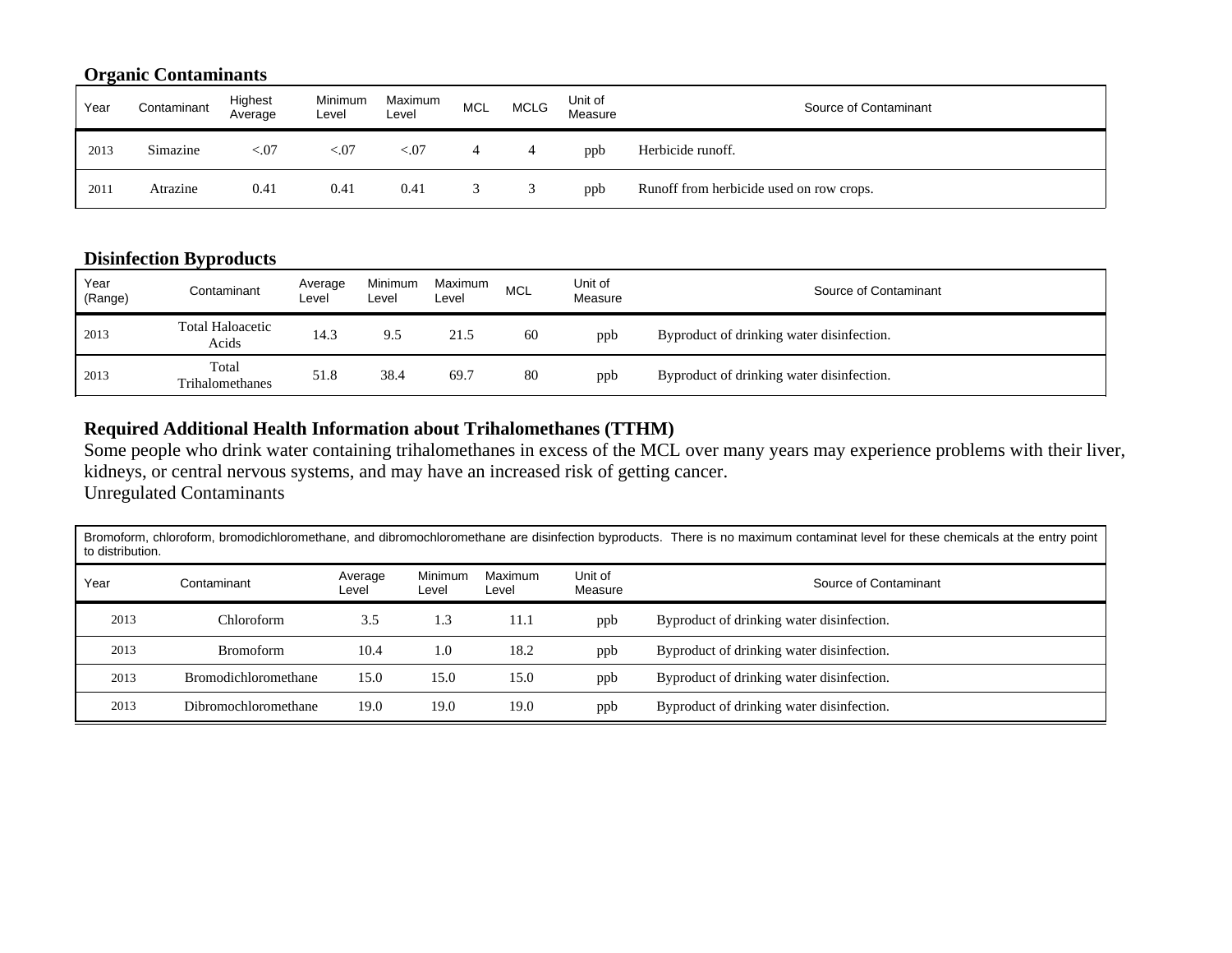### **Lead and Copper**

| Year | Contaminant | The 90th<br>Percentile | Number of Sites<br><b>Exceeding Action</b><br>Level | Action<br>Level | Unit of<br>Measure | Source of Contaminant                                                                                      |
|------|-------------|------------------------|-----------------------------------------------------|-----------------|--------------------|------------------------------------------------------------------------------------------------------------|
| 2013 | Lead        | < 0.001                |                                                     |                 | ppb                | Corrosion of household plumbing systems; erosion of natural deposits.                                      |
| 2013 | Copper      | 0.0.13                 |                                                     | 1.3             | ppm                | Corrosion of household plumbing systems; erosion of natural deposits; leaching<br>from wood preservatives. |

### **Recommended Additional Health Information for Lead**

If present, elevated levels of lead can cause serious health problems, especially for pregnant women and young children. Lead in drinking water is primarily from materials and components associated with service lines and home plumbing. This water supply is responsible for providing high quality drinking water, but cannot control the variety of materials used in plumbing components. When your water has been sitting for several hours, you can minimize the potential for lead exposure by flushing your tap for 30 seconds to 2 minutes before using water for drinking or cooking. If you are concerned about lead in your water, you may wish to have your water tested. Information on lead in drinking water, testing methods, and steps you can take to minimize exposure is available from the Safe Drinking Water Hotline or at *https://www.epa.gov/safewater/lead.* 

### **Turbidity**

Turbidity has no health effects. However, turbidity can interfere with disinfection and provide a medium for microbial growth. Turbidity may indicate the presence of disease-causing organisms. These organisms include bacteria, viruses, and parasites that can cause symptoms such as nausea, cramps, diarrhea and associated headaches.

| Year | Contaminant | <b>Highest Single</b><br>Measurement | Lowest Monthly<br>% of Samples<br><b>Meeting Limits</b> | Turbidity<br>Limits | Unit of<br>Measure |              | Source of Contaminant |
|------|-------------|--------------------------------------|---------------------------------------------------------|---------------------|--------------------|--------------|-----------------------|
| 2013 | Turbidity   | 0.12                                 | 100                                                     | 0.3                 | NTU                | Soil runoff. |                       |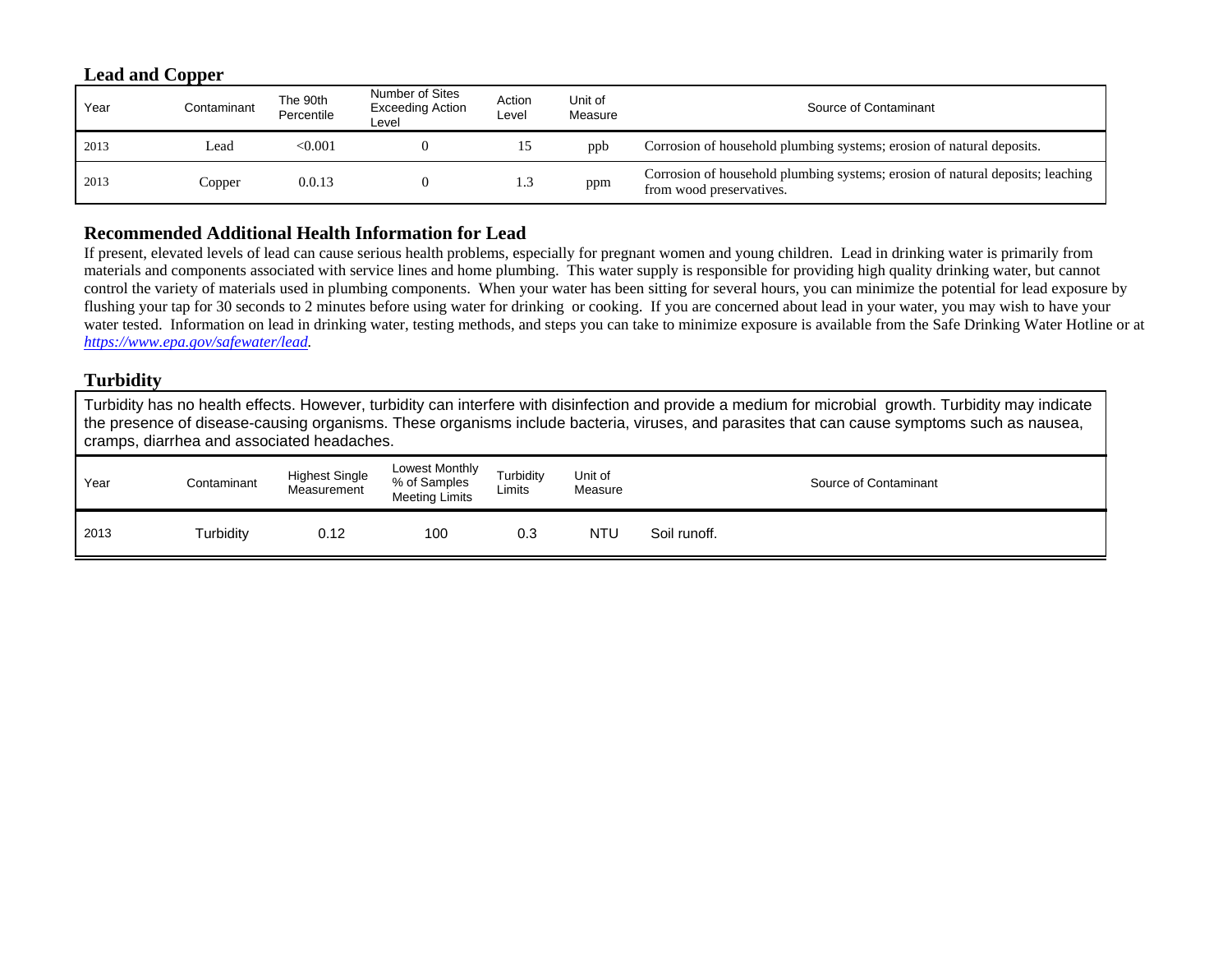# **COLIFORMS**

### **What are coliforms?**

Total coliform bacteria are used as indicators of microbial contamination of drinking water because testing for them is easy. While not disease-causing organisms themselves, they are often found in association with other microbes that are capable of causing disease. Coliform bacteria are hardier than many disease-causing organisms; therefore, their absence from water is a good indication that the water is microbiologically safe for human consumption. Fecal coliform bacteria and, in particular, E. coli, are members of the coliform bacteria group originating in the intestinal tract of warm-blooded animals and are passed into the environment through feces. The presence of fecal coliform bacteria (E. coli) in drinking water may indicate recent contamination of the drinking water with fecal material. The following table indicates whether total coliform or fecal coliform bacteria were found in the monthly drinking water samples submitted for testing by your water supplier last year.

### **Coliform Bacteria**

| Maximum<br><b>Contaminant Level</b><br>Goal | <b>Total Coliform</b><br>Maximum<br><b>Contaminant Level</b> | Highest No. of<br>Positive | Fecal Coliform or<br>E. Coli Maximum<br><b>Contaminant Level</b> | Total No. of<br>Positive E. Coli or<br>Fecal Coliform<br>Samples | Violation | Likely Source of<br>Contamination       |
|---------------------------------------------|--------------------------------------------------------------|----------------------------|------------------------------------------------------------------|------------------------------------------------------------------|-----------|-----------------------------------------|
|                                             | 5% of monthly<br>samples are<br>positive                     |                            |                                                                  |                                                                  | No        | Naturally present in<br>the environment |

# **Maximum Residual Disinfectant Level**

| Year | Disinfectant | Average<br>Level | Minimum<br>∟evel | Maximum<br>Level | <b>MRDL</b> | <b>MRDLG</b> | <b>Units</b> | Source                                   |
|------|--------------|------------------|------------------|------------------|-------------|--------------|--------------|------------------------------------------|
| 2013 | Chloramines  | 2.09             | $_{0.8}$         | 3.50             | 4.0         | 4.0          | ppm          | Disinfectant used to control<br>microbes |